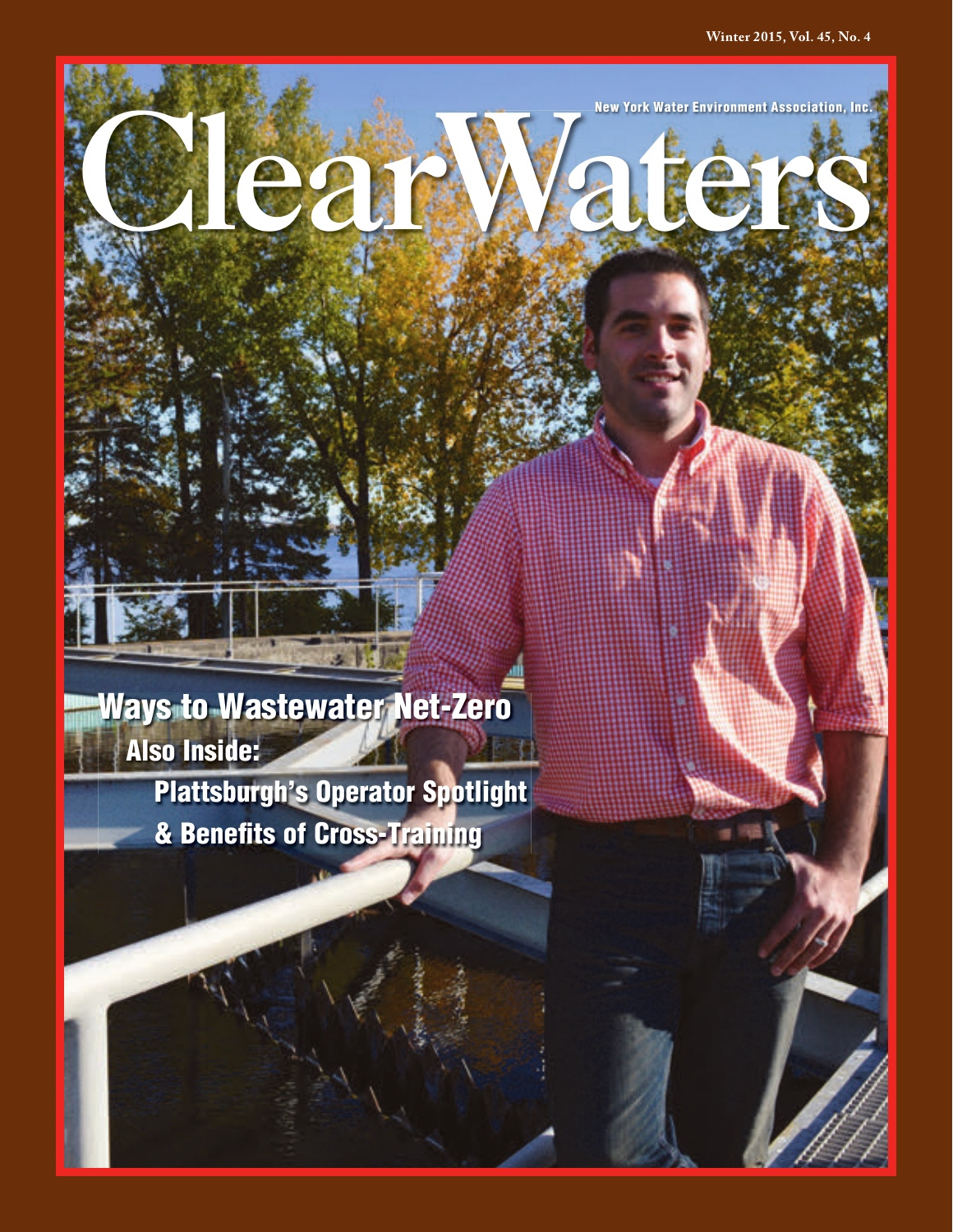# **Plattsburgh Plant's Major Staff Transition is Team Success**

*by Jonathan Ruff*

**International Property** n the not too distant past, the City of Plattsburgh Wastewater Treatment Plant had a staff of 24 – nine certified operators, five maintenance workers, five laboratory technicians, plus some management and support staff running a 24/7 operation. Only three of those staff members now remain: the chief plant operator, water resource chemist, and a lab technician who transferred into operations. Needless to say, an 80 percent staff turnover in a relatively short amount of time had the potential to be catastrophic.

During the turnover transition, new technology was implemented and work plans and scheduling were made more efficient, which allowed the number of employees to be reduced by attrition from 24 to 12 (50 percent) without compromising safety or performance. Operations and maintenance of the facility are now accomplished by a team of water quality professionals comprised of just six certified operators, one maintenance worker, a CPO (certified plant operator), ACPO (assistant certified plant operator), water resources chemist, storekeeper, and typist – all working one staggered 0800–1600 shift, seven days per week, 356 days per year.

Certified operators are now performing a much larger diversity of tasks than in the past. Impressively, despite the staff reductions, productivity and performance have increased significantly. These changes that occurred could not have happened without the collaboration of all plant employees in a remarkable team effort.



**Plattsburgh's Environmental Manager Jon Ruff demonstrates on the whiteboard how operators calculate different wastewater equations, such as for SVI (sludge volume index).**

### **Plant History and Staff Strategy**

The City of Plattsburgh has a combined collection system. The wastewater treatment plant is permitted at 16 mgd dry weather flow and 50 mgd wet weather flow. To accommodate loads from the Plattsburgh Air Force Base and several papermills, the plant was rated for 48,000 lb/day BOD (biochemical oxygen demand) and 36,000 lb/day. The air force base and a papermill have since closed and the remaining mills have scaled back production, resulting in a present average daily flow of only about 6 mgd and just fractions of the historic BOD and TS (total solids) loads. The rain has not

decreased, so the wet weather instantaneous peaks still reach the 50 mgd capacity. The size of the facility has not changed, so there is the same, if not more, maintenance work.

The transition was a good model of succession planning, change management, staff development, cross training, and continuous improvement. But most of all, it was a comprehensive employee collaboration, without which, success would not have been achieved.

The reduction in staff and coverage was only possible by consolidating work, cross training staff and implementing technology. The result is an operations group composed of individuals with diverse backgrounds and skills sets, each of whom traveled different paths to become certified operators. They also perform different roles depending on plant needs and their individual knowledge, skills and abilities (KSAs), as well as preferences.

The operations team members are listed below, in order of their years of service:

**David Powell** is 4A certified and the chief plant operator at the Plattsburgh WWTP with over 35 years of experience. He holds a BS degree in geology from Syracuse University. He also is a NYWEA Capital Chapter member who serves on the Pretreatment/ Industrial Wastewater Committee.

"With a large turnover of staff due to retirements, this presented an opportunity to train and develop the staff and instill in them the importance of doing a good job, keeping safe, and promoting our work. When I retire, my goal is to be sure that the operation and direction of the plant will not falter and my successors will be knowledgeable and dedicated. I advise operators or those thinking about entering the field to keep an open mind about it. There are many challenges and new technologies that make it more demanding, while some basics will never change. So be a student of your plant to understand how it operates, but also be open to change."

–**Chief Plant Operator Dave Powell**



hoto by Kristofer Gushlaw *Photo by Kristofer Gushlaw*

**Vash Eagelson (left) shows Eric Bertrand how to operate the PLC, aka SCADA system, to include clearing alarms and viewing incoming data.**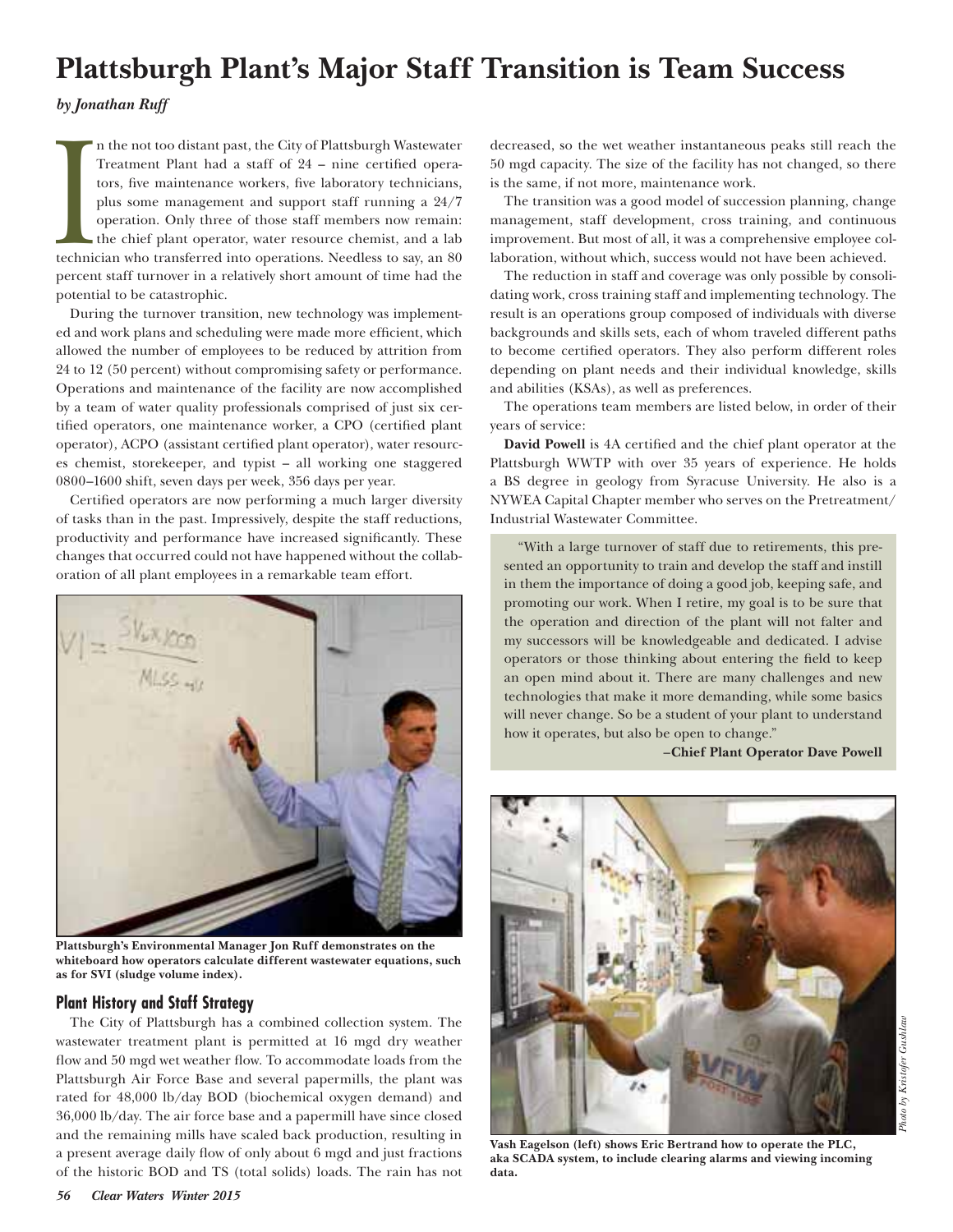**Steve LaFaive** has 28 years of experience as a lab technician, first starting in operations, for a total of 33 years at the plant. He holds a BA degree, and was trained and promoted into a 3A certified operator seven years ago. A true hybrid, he works about 50/50 in operations and the lab.

**Rich Montroy** is predominantly a lead operator who had worked in private sector management and manufacturing for 20 years before entering the plant in maintenance 12 years ago. Promoted to a 3A certified operator three years ago, he also initiates a variety of maintenance and special projects. Rich helps lead the development of new trainees.

**Vash Eagelson**, who primarily serves as a lead operator, had 15 years in operations and maintenance for a contract operator at a sludge composting plant before he came to work at this plant 10 years ago as an operator trainee. He brought with him a variety of skills and work experiences that quickly translated into becoming a 3A certified operator. Vash also leads the development of trainees and some special projects.

**Adam Lucas** came to the plant five years ago after 10 years in the private sector doing heavy rigging and millwrighting. He holds an AAS degree, and became a 2A certified operator who now leads all maintenance activities for the plant while continuing in operations as needed.

**Scott Pierce**'s varied career includes 30 years in private sector grounds and maintenance, some adjunct college instruction, and then research science and quality control in a pharmaceutical company. Starting as an operator trainee four years ago, he is a 3A certified operator now working primarily in the lab, and helping in operations as needed. He holds a master's degree in biology-ecology from SUNY Plattsburgh, and also is a NYWEA member.

**Kris Gushlaw** joined the plant about four years ago with a BS in biology. He now holds 4A certification and is the assistant chief plant operator *(read more about Kris as our Spotlight Operator on page 57)*.

**Eric Bertrand** worked in the private sector, including construction, for over five years and joined as a trainee two years ago. Eric has a BA in geography and was named the "Most Outstanding Graduating Senior." He is a 2A certified operator, working mostly in operations.



**The Scott Pierce, 3A operator/lab technician, runs a suspended solids test on Maintenance and Major Projects the mixed liquor.** 

### **Cross Training**

Operator cross training has been the foundation of the transition's success. These are the general cross training program components:

- Consolidation
- Balanced Recruitment
- Required Active KSA Development
- Y Voluntary KSA Development

**Consolidation:** Consolidation is a staffing philosophy of developing as many certified operators as possible and assigning them lab duties, maintenance, and other work as needed. As certified operators departed, existing lab technicians and maintenance workers were provided the opportunity and encouraged to move into operations. New workers are hired as operator trainees unless there is a specific set of KSAs that need to be fast tracked. They are then encouraged to develop operator proficiency and obtain certification when time permits.

**Balanced Recruitment:** Balanced recruitment is a hiring practice to obtain varied backgrounds. During a recent round of operator trainee additions, hires included a 55-year-old research scientist from a pharmaceutical company that was laying off people, a 32-year-old millwright with an environmental AAS degree, and an underemployed 27-year-old with a BS in science who also worked for Best Buy's Geek Squad (scored some IT help by accident!).

**Required Active KSA Development:** This is a practice that develops reliability, redundancy, resiliency, and robustness as an organizational priority. A gap analysis of knowledge, skills and abilities (KSAs) in employees is routinely performed and weaknesses identified, especially for mission critical tasks (see process listed below). Mandatory assignments are then made to strengthen these areas.

- $\bullet$  Management rates each employee's KSAs in different areas.
- Each employee is asked to rate themselves.
- Y Gaps and weaknesses are identified.
- KSA assignments are made.
- **Specific examples of required active KSA development:**
- The *water resource chemist* is the only person who historically performed a number of mission critical and inter-related tasks. One operator was assigned also to learn all of these tasks to provide redundancy.
- The *chief plant operator* is the only person who administers a number of discrete programs and tasks. There is an initiative underway to spread backup responsibility for these individual responsibilities to a variety of operators.
- Through attrition and transfer, the Plattsburgh plant no longer regularly hires *laboratory technicians*. All operators are required to be proficient in most process control and compliance sampling and testing. Operators who prefer the lab are assigned there as often as possible. Others are assigned into the lab periodically as a "tour of duty" to maintain their proficiency so they are ready and able to help, if needed.
- $\bullet$  All operators are encouraged to cycle into a *lead operator* role which is like a shift supervisor. This develops their supervision, awareness, decision making, and emotional skills.

**Voluntary KSA Development:** All operators are provided the opportunity to volunteer for focused KSA development in areas of their choice. These voluntary "sectors" are:

- Super Operations
- Y Programs and Administration
-